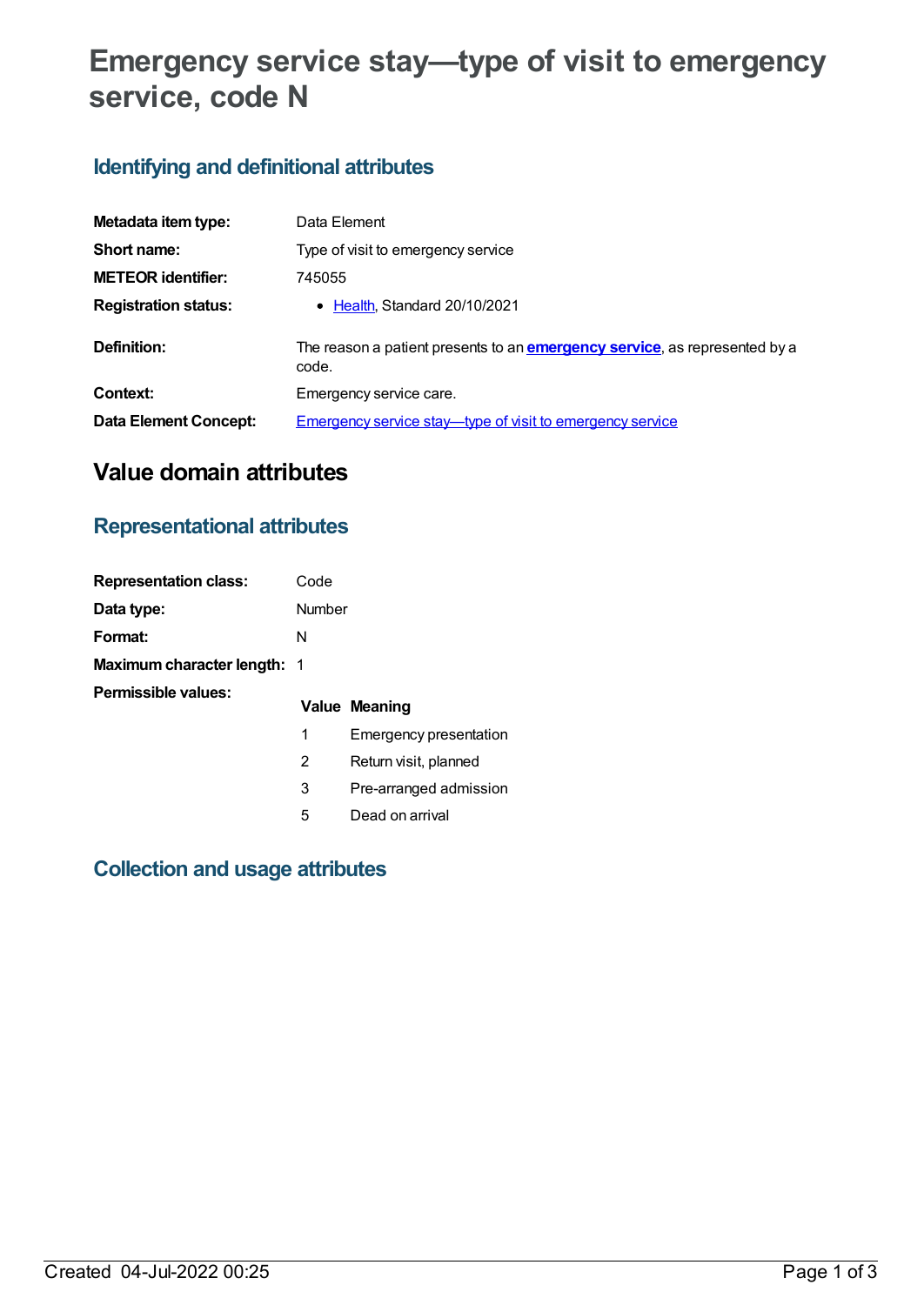**Guide for use:** CODE 1 Emergency presentation

This code includes attendance at the emergency service for an actual or suspected condition which is sufficiently serious to require acute unscheduled care.

This includes patients awaiting transit to another facility who receive clinical care in the emergency service, and patients for whom resuscitation is attempted.

Exclusion: Where patients are awaiting transit to another facility and do not receive clinical care in the emergency service, the patient should not be recorded.

CODE 2 Return visit, planned

This code includes a planned return to the emergency service as a result of a previous emergency service presentation (Code 1) or return visit (Code 2). The return visit may be for planned follow-up treatment, as a consequence of test results becoming available indicating the need for further treatment, or as a result of a care plan initiated at discharge.

Exclusion: Where a visit follows general advice to return if feeling unwell, this should not be recorded as a planned visit.

CODE 3 Pre-arranged admission

Where a patient presents to the emergency service for an admission to either a non-emergency service ward or other admitted patient care unit that has been arranged prior to the patient's arrival, and the patient receives clinical care in the emergency service.

Exclusion: Where a patient presents for a pre-arranged admission and only clerical services are provided by the emergency service, the patient should not be recorded.

CODE 5 Dead on arrival

This code should only be used for patients who are dead on arrival and an emergency service clinician certifies the death of the patient. This includes where the clinician certifies the death outside the emergency service (e.g. in an ambulance outside the emergency service).

Exclusion: Where resuscitation of the patient is attempted, this should be recorded as an emergency presentation (Code 1).

Note: Where Code 5 is recorded for a patient, an **[Emergency](file:///content/745050) service stay** episode end status, Code 7 (Dead on arrival) should also be recorded.

## **Source and reference attributes**

**Submitting organisation:** Independent Hospital Pricing Authority

## **Data element attributes**

## **Collection and usage attributes**

**Comments:** Required for analysis of emergency services.

### **Source and reference attributes**

| <b>Submitting organisation:</b> | Independent Hospital Pricing Authority               |
|---------------------------------|------------------------------------------------------|
| Origin:                         | National Health Data Information Standards Committee |
| .<br>.                          |                                                      |

### **Relational attributes**